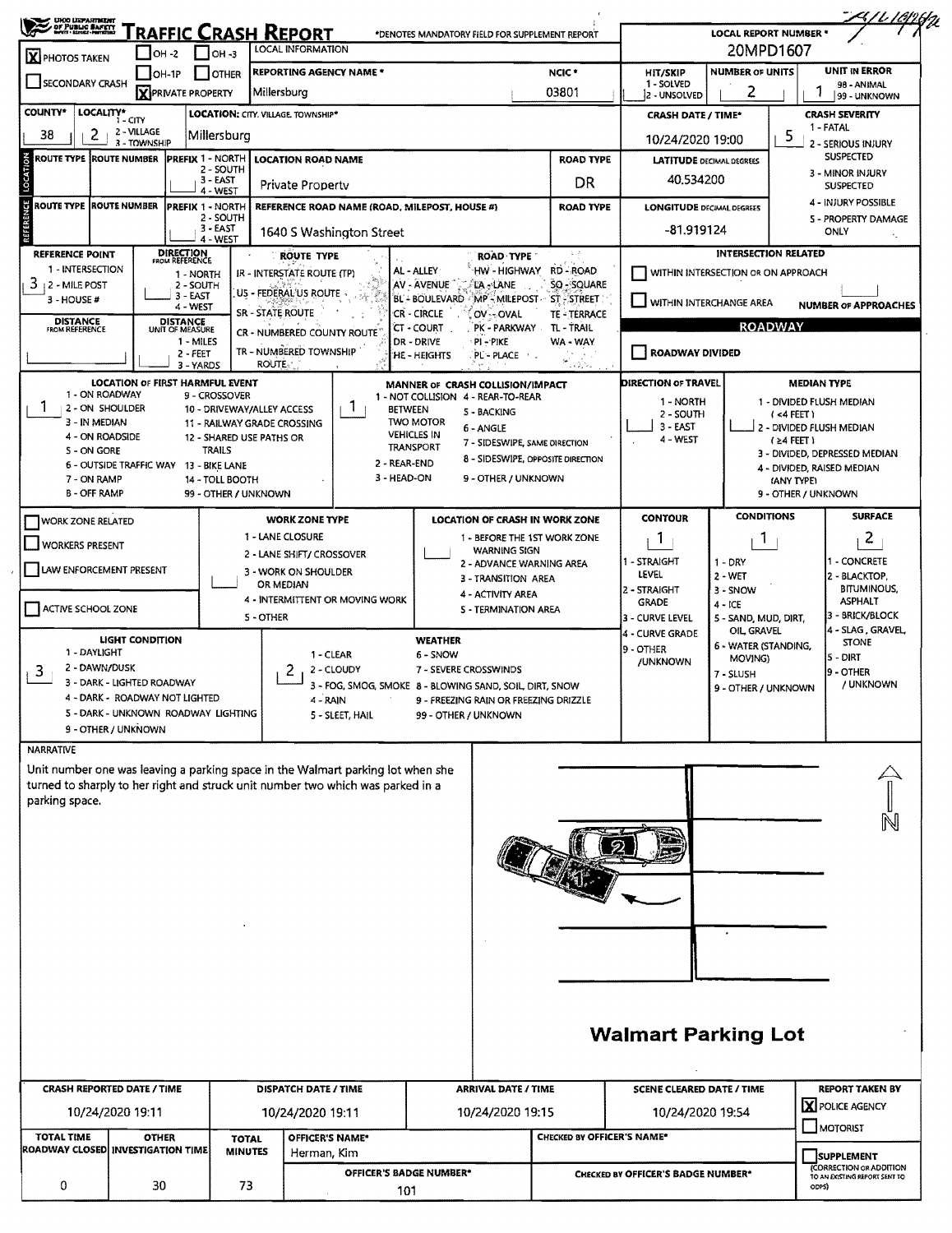|                                                                                             | <b>CHO DEPARTMENT</b><br>OF PUBLIC BAFETY                                                |                                                           |                                                   |                                                                        |                                  |                                                    |                                                       |                                       |                                | <b>LOCAL REPORT NUMBER</b>                                  |  |  |  |  |
|---------------------------------------------------------------------------------------------|------------------------------------------------------------------------------------------|-----------------------------------------------------------|---------------------------------------------------|------------------------------------------------------------------------|----------------------------------|----------------------------------------------------|-------------------------------------------------------|---------------------------------------|--------------------------------|-------------------------------------------------------------|--|--|--|--|
|                                                                                             |                                                                                          |                                                           |                                                   |                                                                        |                                  |                                                    |                                                       |                                       | 20MPD1607                      |                                                             |  |  |  |  |
| UNIT#                                                                                       | OWNER NAME: LAST, FIRST, MIDDLE ( LI SAME AS DRIVER)                                     |                                                           | OWNER PHONE:INCLUDE AREA CODE (E) SAME AS DRIVER) | DAMAGE                                                                 |                                  |                                                    |                                                       |                                       |                                |                                                             |  |  |  |  |
|                                                                                             | SCHINDLERS BROAD RUN CHEESE HOUSE.                                                       |                                                           |                                                   |                                                                        |                                  | 330-340-0984                                       |                                                       | <b>DAMAGE SCALE</b>                   |                                |                                                             |  |  |  |  |
|                                                                                             | OWNER ADDRESS: STREET, CITY, STATE, ZIP ( C) SAME AS DRIVER)                             |                                                           |                                                   |                                                                        |                                  |                                                    |                                                       | 1 - NONE                              |                                | 3 - FUNCTIONAL DAMAGE                                       |  |  |  |  |
|                                                                                             | 6011 OLD ROUTE 39 NW, CANTON, OH, 44701                                                  |                                                           |                                                   |                                                                        |                                  |                                                    | 2<br>2 - MINOR DAMAGE                                 |                                       | 4 - DISABLING DAMAGE           |                                                             |  |  |  |  |
|                                                                                             | COMMERCIAL CARRIER: NAME, ADDRESS, CITY, STATE, ZIP                                      |                                                           |                                                   |                                                                        |                                  |                                                    | COMMERCIAL CARRIER PHONE: INCLUDE AREA CODE           |                                       | 9 - UNKNOWN<br>DAMAGED AREA(S) |                                                             |  |  |  |  |
|                                                                                             |                                                                                          |                                                           |                                                   |                                                                        |                                  |                                                    |                                                       |                                       |                                | INDICATE ALL THAT APPLY                                     |  |  |  |  |
| LP STATE   LICENSE PLATE #<br><b>VEHICLE IDENTIFICATION #</b>                               |                                                                                          |                                                           |                                                   |                                                                        |                                  | <b>VEHICLE YEAR</b><br>2012                        | <b>VEHICLE MAKE</b><br>FORD                           |                                       |                                |                                                             |  |  |  |  |
| PHX4179<br>OН<br>1FT8W3B64CEC24626<br><b>INSURANCE COMPANY</b><br><b>INSURANCE POLICY #</b> |                                                                                          |                                                           |                                                   |                                                                        |                                  | <b>COLOR</b>                                       | <b>VEHICLE MODEL</b>                                  |                                       |                                |                                                             |  |  |  |  |
| <b>X</b> INSURANCE                                                                          | WESTFIELD                                                                                |                                                           |                                                   |                                                                        |                                  | GRN                                                | F-350                                                 |                                       |                                |                                                             |  |  |  |  |
|                                                                                             | <b>TYPE OF USE</b>                                                                       | IN EMERGENCY                                              |                                                   | US DOT #                                                               |                                  | <b>TOWED BY: COMPANY NAME</b>                      |                                                       |                                       |                                |                                                             |  |  |  |  |
| <b>COMMERCIAL</b>                                                                           | <b>GOVERNMENT</b>                                                                        | <b>RESPONSE</b>                                           |                                                   | VEHICLE WEIGHT GVWR/GCWR                                               |                                  | <b>HAZARDOUS MATERIAL</b>                          |                                                       |                                       |                                |                                                             |  |  |  |  |
| INTERLOCK<br><b>DEVICE</b>                                                                  | <b>HIT/SKIP UNIT</b>                                                                     | # OCCUPANTS                                               |                                                   | $1 - 510K$ LBS.                                                        |                                  | <b>IMATERIAL</b><br>CLASS <sup>#</sup><br>RELEASED | PLACARD ID#                                           |                                       |                                |                                                             |  |  |  |  |
| <b>EQUIPPED</b>                                                                             |                                                                                          | 1                                                         |                                                   | 2 - 10.001 - 26K LBS.<br>$3 - 26K$ LBS.                                |                                  | PLACARD                                            |                                                       |                                       | 12                             |                                                             |  |  |  |  |
|                                                                                             | 1 - PASSENGER CAR                                                                        | 6 - VAN (9-1S SEATS)                                      | 12 - GOLF CART                                    |                                                                        |                                  | 18 - LIMO (LIVERY VEHICLE)                         | 23 - PEDESTRIAN/SKATER                                |                                       |                                |                                                             |  |  |  |  |
|                                                                                             | 2 - PASSENGER VAN<br>(MINIVAN)                                                           | 7 - MOTORCYCLE 2-WHEELED<br>8 - MOTORCYCLE 3-WHEELED      | 14 - SINGLE UNIT                                  | 13 - SNOWMOBILE                                                        | 20 - OTHER VEHICLE               | 19 - BUS (16+ PASSENGERS)                          | 24 - WHEELCHAIR (ANY TYPE)<br>2S - OTHER NON-MOTORIST |                                       |                                |                                                             |  |  |  |  |
|                                                                                             | UNIT TYPE 3 - SPORT UTILITY<br>VEHICLE                                                   | 9 - AUTOCYCLE                                             | <b>TRUCK</b>                                      | 15 - SEMI-TRACTOR                                                      | 21 - HEAVY EQUIPMENT             |                                                    | 26 - BICYCLE                                          |                                       | 10                             |                                                             |  |  |  |  |
|                                                                                             | 4 - PICK UP                                                                              | 10 - MOPED OR MOTORIZED<br>BICYCLE                        |                                                   | <b>16 - FARM EQUIPMENT</b>                                             |                                  | 22 - ANIMAL WITH RIDER OR<br>ANIMAL-DRAWN VEHICLE  | 27 - TRAIN                                            |                                       |                                |                                                             |  |  |  |  |
|                                                                                             | 5 - CARGO VAN<br>(ATV/UTV)                                                               | 11 - ALL TERRAIN VEHICLE                                  |                                                   | 17 - MOTORHOME                                                         |                                  |                                                    | 99 - UNKNOWN OR HIT/SKIP                              |                                       |                                |                                                             |  |  |  |  |
|                                                                                             | # OF TRAILING UNITS                                                                      |                                                           |                                                   |                                                                        |                                  |                                                    |                                                       | 12                                    |                                |                                                             |  |  |  |  |
|                                                                                             | WAS VEHICLE OPERATING IN AUTONOMOUS                                                      |                                                           |                                                   | 0 - NO AUTOMATION                                                      |                                  | 3 - CONDITIONAL AUTOMATION 9 - UNKNOWN             |                                                       |                                       |                                |                                                             |  |  |  |  |
| 2                                                                                           | MODE WHEN CRASH OCCURRED?                                                                |                                                           | 0                                                 | 1 - DRIVER ASSISTANCE                                                  |                                  | 4 - HIGH AUTOMATION                                |                                                       |                                       |                                | 10                                                          |  |  |  |  |
|                                                                                             | 1 - YES 2 - NO 9 - OTHER / UNKNOWN AUTONOMOUS 2 - PARTIAL AUTOMATION 5 - FULL AUTOMATION |                                                           | MODE LEVEL                                        |                                                                        |                                  |                                                    |                                                       |                                       |                                |                                                             |  |  |  |  |
|                                                                                             | 1 - NONE                                                                                 | 6 - BUS - CHARTER/TOUR                                    | $11 -$ FIRE                                       |                                                                        | 16 - FARM                        |                                                    | 21 - MAIL CARRIER                                     |                                       |                                |                                                             |  |  |  |  |
| 1                                                                                           | $2 - TAXI$                                                                               | 7 - BUS - INTERCITY                                       |                                                   | 12 - MILITARY                                                          |                                  | 17 - MOWING                                        | 99 - OTHER / UNKNOWN                                  |                                       |                                |                                                             |  |  |  |  |
| <b>SPECIAL</b>                                                                              | 3 - ELECTRONIC RIDE<br><b>SHARING</b>                                                    | 8 - BUS - SHUTTLE<br>9 - BUS - OTHER                      |                                                   | 13 - POLICE<br><b>14 - PUBLIC UTILITY</b>                              |                                  | 18 - SNOW REMOVAL<br>19 - TOWING                   |                                                       |                                       |                                |                                                             |  |  |  |  |
| <b>FUNCTION</b>                                                                             | 4 - SCHOOL TRANSPORT<br>S - BUS - TRANSIT/COMMUTER                                       | 10 - AMBULANCE                                            |                                                   | 15 - CONSTRUCTION EQUIP.                                               |                                  | 20 - SAFETY SERVICE<br>PATROL                      |                                                       |                                       |                                |                                                             |  |  |  |  |
|                                                                                             |                                                                                          |                                                           |                                                   |                                                                        |                                  |                                                    | 99 - OTHER / UNKNOWN                                  |                                       | 12                             |                                                             |  |  |  |  |
|                                                                                             | 1 - NO CARGO BODY TYPE<br>/ NOT APPLICABLE                                               | 4 - LOGGING<br>S - INTERMODAL                             | 8 - POLE-                                         | 7 - GRAIN/CHIPS/GRAVEL                                                 | 11 - DUMP<br>12 - CONCRETE MIXER |                                                    |                                                       |                                       |                                |                                                             |  |  |  |  |
| <b>CARGO</b><br><b>BODY</b>                                                                 | $2 - BUS$<br>3 - VEHICLE TOWING                                                          | <b>CONTAINER CHASSIS</b><br>6 - CARGOVAN                  |                                                   | 9 - CARGO TANK                                                         |                                  | 13 - AUTO TRANSPORTER                              |                                                       |                                       |                                | 9<br>-3<br>3                                                |  |  |  |  |
| <b>TYPE</b>                                                                                 | ANOTHER MOTOR VEHICLE                                                                    | /ENCLOSED BOX                                             |                                                   | 10 - FLAT BED                                                          |                                  | 14 - GARBAGE/REFUSE                                |                                                       |                                       |                                |                                                             |  |  |  |  |
|                                                                                             | 1 - TURN SIGNALS                                                                         | 4 - BRAKES                                                |                                                   | 7 - WORN OR SLICK TIRES                                                |                                  | 9 - MOTOR TROUBLE                                  | 99 - OTHER / UNKNOWN                                  |                                       |                                |                                                             |  |  |  |  |
| <b>VEHICLE</b>                                                                              | 2 - HEAD LAMPS<br>3 - TAIL LAMPS                                                         | <b>S-STEERING</b><br><b>6 - TIRE BLOWOUT</b>              |                                                   | <b>8 - TRAILER EQUIPMENT</b><br>DEFECTIVE                              |                                  | 10 - DISABLED FROM PRIOR<br><b>ACCIDENT</b>        |                                                       |                                       |                                |                                                             |  |  |  |  |
| <b>DEFECTS</b>                                                                              |                                                                                          |                                                           |                                                   |                                                                        |                                  |                                                    |                                                       | $\Box$ - NO DAMAGE [ 0 ]              |                                | L. UNDERCARRIAGE [ 14 ]                                     |  |  |  |  |
|                                                                                             | 1 - INTERSECTION -<br><b>MARKED CROSSWALK</b>                                            | 4 - MIDBLOCK -<br>MARKED CROSSWALK                        |                                                   | 7 - SHOULDER/ROADSIDE                                                  |                                  | 10 - DRIVEWAY ACCESS<br>11 - SHARED USE PATHS      | 99 - OTHER / UNKNOWN                                  | $\square$ - TOP [ 13 ]                |                                | $\Box$ - ALL AREAS [15]                                     |  |  |  |  |
| NON-<br>MOTORIST                                                                            | 2 - INTERSECTION -<br><b>UNMARKED CROSSWALK</b>                                          | 5 - TRAVEL LANE -<br>OTHER LOCATION                       |                                                   | 8 - SIDEWALK<br>9 - MEDIAN/CROSSING                                    |                                  | OR TRAILS                                          |                                                       |                                       |                                | $\Box$ - UNIT NOT AT SCENE [ 16 ]                           |  |  |  |  |
| LOCATION                                                                                    | 3 - INTERSECTION - OTHER                                                                 | 6 - BICYCLE LANE                                          |                                                   | <b>ISLAND</b>                                                          |                                  | 12 - FIRST RESPONDER<br>AT INCIDENT SCENE          |                                                       |                                       |                                |                                                             |  |  |  |  |
|                                                                                             | 1 - NON-CONTACT                                                                          | 1 - STRAIGHT AHEAD<br>2 - BACKING                         |                                                   | 9 - LEAVING TRAFFIC<br>LANE                                            |                                  | 15 - WALKING, RUNNING,<br>JOGGING, PLAYING         | 21 - STANDING OUTSIDE<br>DISABLED VEHICLE             |                                       |                                | INITIAL POINT OF CONTACT                                    |  |  |  |  |
| 3                                                                                           | 2 - NON-COLLISION<br>5                                                                   | 3 - CHANGING LANES                                        |                                                   | 10 - PARKED                                                            |                                  | 16 - WORKING                                       | 99 - OTHER / UNKNOWN                                  | 0 - NO DAMAGE<br>14 - UNDERCARRIAGE   |                                |                                                             |  |  |  |  |
| <b>ACTION</b>                                                                               | 3 - STRIKING                                                                             | 4 - OVERTAKING/PASSING<br>PRE-CRASH S - MAKING RIGHT TURN |                                                   | 11 - SLOWING OR STOPPED<br>IN TRAFFIC                                  |                                  | 17 - PUSHING VEHICLE<br>18 - APPROACHING OR        |                                                       | 4                                     | <b>DIAGRAM</b>                 | 1-12 - REFER TO UNIT 15 - VEHICLE NOT AT SCENE              |  |  |  |  |
|                                                                                             | 4 - STRUCK<br>5 - BOTH STRIKING                                                          | <b>ACTIONS</b> 6 - MAKING LEFT TURN<br>7 - MAKING U-TURN  |                                                   | 12 - DRIVERLESS<br>13 - NEGOTIATING A CURVE                            |                                  | LEAVING VEHICLE<br>19 - STANDING                   |                                                       | 13 - TOP                              |                                | 99 - UNKNOWN                                                |  |  |  |  |
|                                                                                             | & STRUCK                                                                                 | <b>8 - ENTERING TRAFFIC</b>                               |                                                   | 14 - ENTERING OR CROSSING                                              |                                  | 20 - OTHER NON-MOTORIST                            |                                                       | TRAFFIC                               |                                |                                                             |  |  |  |  |
|                                                                                             | 9 - OTHER / UNKNOWN<br>1 - NONE                                                          | LANE                                                      |                                                   | SPECIFIED LOCATION<br>8 - FOLLOWING TOO CLOSE 13 - IMPROPER START FROM |                                  | 18 - OPERATING DEFECTIVE                           | 23 - OPENING DOOR INTO                                |                                       |                                |                                                             |  |  |  |  |
|                                                                                             | 2 - FAILURE TO YIELD                                                                     | /ACDA                                                     |                                                   | A PARKED POSITION                                                      |                                  | <b>EQUIPMENT</b>                                   | <b>ROADWAY</b>                                        | <b>TRAFFICWAY FLOW</b><br>1 - ONE-WAY |                                | <b>TRAFFIC CONTROL</b><br>1 - ROUNDABOUT 4 - STOP SIGN      |  |  |  |  |
| 6                                                                                           | 3 - RAN RED LIGHT<br>4 - RAN STOP SIGN                                                   | 9 - IMPROPER LANE .<br>CHANGE                             |                                                   | 14 - STOPPED OR PARKED<br><b>ILLEGALLY</b>                             |                                  | 19 - LOAD SHIFTING<br>/FALLING/SPILLING            | 99 - OTHER IMPROPER<br><b>ACTION</b>                  | 2 - TWO-WAY<br>$\overline{2}$         | 6                              | 2 - SIGNAL<br>5 - YIELD SIGN                                |  |  |  |  |
|                                                                                             | 5 - UNSAFE SPEED<br>CONTRIBUTING 6 - IMPROPER TURN                                       | 10 - IMPROPER PASSING<br>11 - DROVE OFF ROAD              |                                                   | 15 - SWERVING TO AVOID<br>16 - WRONG WAY                               |                                  | 20 - IMPROPER CROSSING<br>21 - LYING IN ROADWAY    |                                                       |                                       |                                | 3 - FLASHER<br><b>6 - NO CONTROL</b>                        |  |  |  |  |
|                                                                                             | CIRCUMSTANCES 7 - LEFT OF CENTER                                                         | 12 - IMPROPER BACKING                                     |                                                   | 17 - VISION OBSTRUCTION                                                |                                  | 22 - NOT DISCERNIBLE                               |                                                       | # OF THROUGH LANES                    |                                | <b>RAIL GRADE CROSSING</b>                                  |  |  |  |  |
|                                                                                             | <b>SEQUENCE OF EVENTS</b>                                                                |                                                           |                                                   |                                                                        |                                  |                                                    |                                                       | ON ROAD                               |                                | 1 - NOT INVLOVED<br>2 - INVOLVED-ACTIVE CROSSING            |  |  |  |  |
|                                                                                             |                                                                                          |                                                           |                                                   | EVENTS.                                                                |                                  |                                                    |                                                       | 2                                     |                                | 3 - INVOLVED-PASSIVE CROSSING                               |  |  |  |  |
| 21                                                                                          | 1 - OVERTURN/ROLLOVER<br>2 - FIRE/EXPLOSION                                              | 7 - SEPARATION OF UNITS<br>8 - RAN OFF ROAD RIGHT         |                                                   | 12 - DOWNHILL RUNAWAY<br>13 - OTHER NON-COLLISION                      |                                  | 19 - ANIMAL -OTHER<br>20 - MOTOR VEHICLE IN        | 23 - STRUCK BY FALLING,<br>SHIFTING CARGO OR          |                                       |                                |                                                             |  |  |  |  |
|                                                                                             | 3 - IMMERSION<br>4 - JACKKNIFE                                                           | 9 - RAN OFF ROAD LEFT<br>10 - CROSS MEDIAN                |                                                   | 14 - PEDESTRIAN<br>15 - PEDALCYCLE                                     |                                  | TRANSPORT<br>21 - PARKED MOTOR                     | ANYTHING SET IN<br>MOTION BY A MOTOR                  |                                       |                                | UNIT / NON-MOTORIST DIRECTION<br>1 - NORTH<br>5 - NORTHEAST |  |  |  |  |
| 2                                                                                           | 5 - CARGO / EQUIPMENT                                                                    | 11 - CROSS CENTERLINE -                                   |                                                   | 16 - RAILWAY VEHICLE                                                   |                                  | VEHICLE                                            | <b>VEHICLE</b><br>24 - OTHER MOVABLE                  |                                       |                                | 2 - SOUTH<br><b>6 - NORTHWEST</b>                           |  |  |  |  |
|                                                                                             | <b>LOSS OR SHIFT</b><br>6 - EQUIPMENT FAILURE                                            | OPPOSITE DIRECTION<br>OF TRAVEL                           |                                                   | 17 - ANIMAL - FARM<br>18 - ANIMAL - DEER                               |                                  | 22 - WORK ZONE<br>MAINTENANCE                      | OBJECT                                                | з<br><b>FROM</b><br>τ٥!               | b                              | 3 - EAST<br>7 - SOUTHEAST<br>4 - WEST<br><b>B-SOUTHWEST</b> |  |  |  |  |
|                                                                                             |                                                                                          |                                                           |                                                   | COLLISION WITH FIXED OBJECT. - STRUCK                                  |                                  | <b>EQUIPMENT</b>                                   |                                                       |                                       |                                | 9 - OTHER / UNKNOWN                                         |  |  |  |  |
|                                                                                             | 2S - IMPACT ATTENUATOR 31 - GUARDRAIL END<br>/ CRASH CUSHION                             | 32 - PORTABLE BARRIER                                     |                                                   | 38 - OVERHEAD SIGN POST<br>39 - LIGHT / LUMINARIES                     | 46 - FENCE                       | 45 - EMBANKMENT                                    | 52 - BUILDING<br>53 - TUNNEL                          |                                       |                                |                                                             |  |  |  |  |
|                                                                                             | 26 - 8RIDGE OVERHEAD<br><b>STRUCTURE</b>                                                 | 33 - MEDIAN CABLE BARRIER                                 |                                                   | <b>SUPPORT</b>                                                         |                                  | 47 - MAILBOX                                       | 54 - OTHER FIXED                                      | UNIT SPEED                            |                                | <b>DETECTED SPEED</b>                                       |  |  |  |  |
|                                                                                             | 27 - BRIDGE PIER OR                                                                      | 34 - MEDIAN GUARDRAIL<br><b>BARRIER</b>                   |                                                   | 40 - UTILITY POLE<br>41 - OTHER POST, POLE                             | 48 - TREE                        | 49 - FIRE HYDRANT                                  | OBJECT<br>99 - OTHER / UNKNOWN                        | 2                                     |                                | 1 - STATED / ESTIMATED SPEED                                |  |  |  |  |
|                                                                                             | ABUTMENT<br>2B - BRIDGE PARAPET                                                          | 35 - MEDIAN CONCRETE<br>BARRIER                           |                                                   | OR SUPPORT<br>42 - CULVERT                                             |                                  | <b>SO - WORK ZONE</b><br><b>MAINTENANCE</b>        |                                                       |                                       |                                | 2 - CALCULATED / EDR                                        |  |  |  |  |
| 6                                                                                           | 29 - BRIDGE RAIL<br>30 - GUARDRAIL FACE                                                  | 36 - MEDIAN OTHER BARRIER<br>37 - TRAFFIC SIGN POST       | 43 - CURB                                         | 44 - DITCH                                                             | 51 - WALL                        | <b>EQUIPMENT</b>                                   |                                                       | <b>POSTED SPEED</b>                   |                                |                                                             |  |  |  |  |
|                                                                                             | FIRST HARMFUL EVENT                                                                      |                                                           | <b>MOST HARMFUL EVENT</b>                         |                                                                        |                                  |                                                    |                                                       |                                       |                                | 3 - UNDETERMINED                                            |  |  |  |  |
|                                                                                             |                                                                                          |                                                           |                                                   |                                                                        |                                  |                                                    |                                                       |                                       |                                |                                                             |  |  |  |  |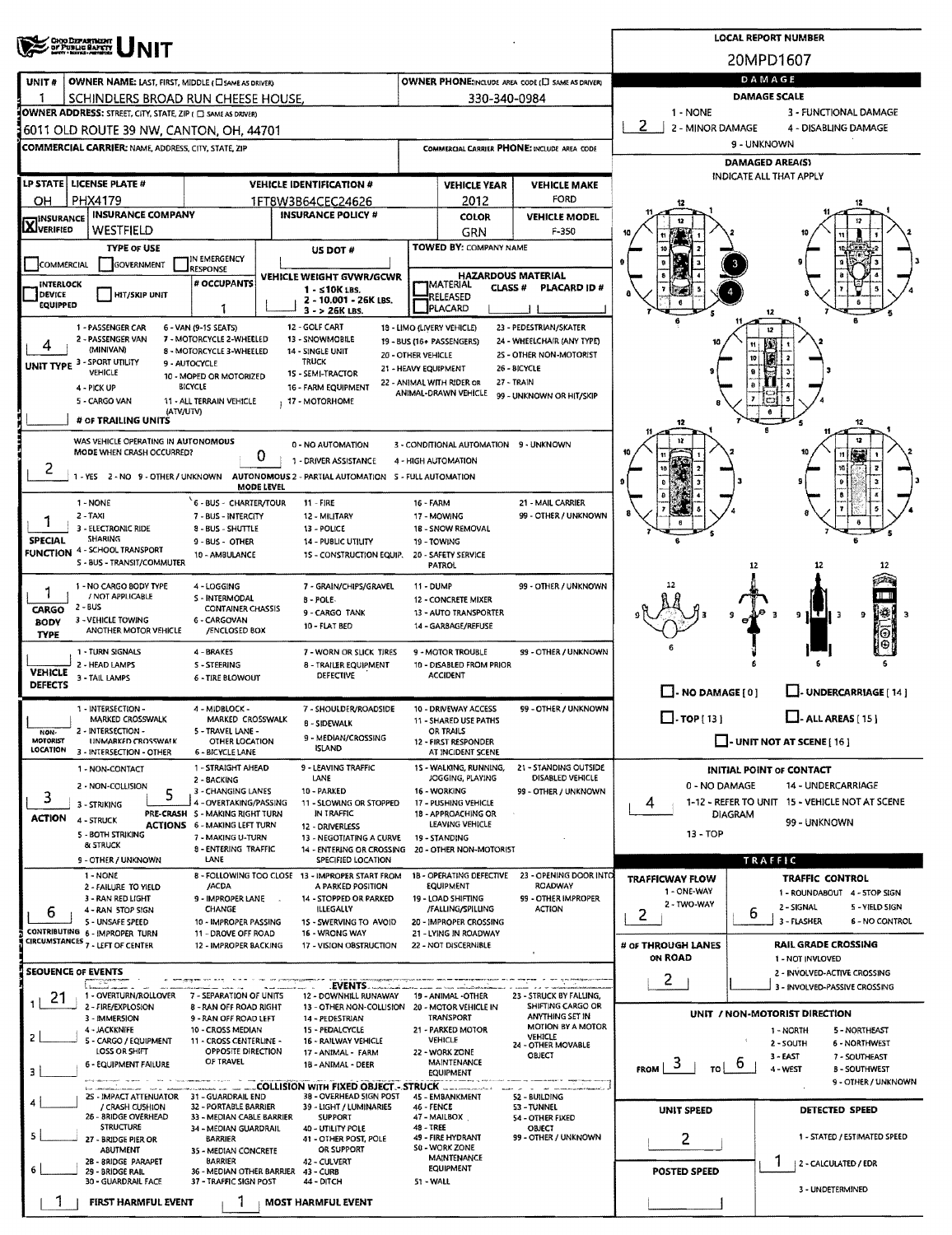| <b>CHIO DEPARTMENT<br/>OF PUBLIC BAFETY</b><br>MARI LEGEL LEGEL      |                                                           | <b>LOCAL REPORT NUMBER</b>                                                    |                    |                                                    |                                                    |                          |                                                                  |                                           |  |  |
|----------------------------------------------------------------------|-----------------------------------------------------------|-------------------------------------------------------------------------------|--------------------|----------------------------------------------------|----------------------------------------------------|--------------------------|------------------------------------------------------------------|-------------------------------------------|--|--|
|                                                                      |                                                           |                                                                               |                    |                                                    |                                                    |                          | 20MPD1607                                                        |                                           |  |  |
| UNIT#<br>OWNER NAME: LAST, FIRST, MIDDLE (CISAME AS ORIVER)          |                                                           |                                                                               |                    |                                                    | OWNER PHONE: INCLUDE AREA CODE (E) SAME AS DRIVER) |                          | DAMAGE                                                           |                                           |  |  |
| 2<br>LEPLEY. ROBERT. L                                               |                                                           |                                                                               |                    | 330-275-8758                                       |                                                    |                          | DAMAGE SCALE                                                     |                                           |  |  |
| OWNER ADDRESS: STREET, CITY, STATE, ZIP ( [ ] SAME AS DRIVER)        |                                                           |                                                                               |                    |                                                    |                                                    | 1 - NONE                 | 3 - FUNCTIONAL DAMAGE                                            |                                           |  |  |
| 683 E JACKSON STREET, MILLERSBURG, OH, 44654                         |                                                           |                                                                               |                    |                                                    |                                                    | 2<br>2 - MINOR DAMAGE    | 4 - DISABLING DAMAGE                                             |                                           |  |  |
| COMMERCIAL CARRIER: NAME, ADDRESS, CITY, STATE, ZIP                  |                                                           |                                                                               |                    |                                                    | COMMERCIAL CARRIER PHONE: INCLUDE AREA CODE        |                          | 9 - UNKNOWN                                                      |                                           |  |  |
|                                                                      |                                                           |                                                                               |                    |                                                    |                                                    |                          | <b>DAMAGED AREA(S)</b><br>INDICATE ALL THAT APPLY                |                                           |  |  |
| <b>LP STATE LICENSE PLATE #</b>                                      |                                                           | <b>VEHICLE IDENTIFICATION #</b>                                               |                    | <b>VEHICLE YEAR</b>                                | <b>VEHICLE MAKE</b><br>SUBARU                      |                          |                                                                  |                                           |  |  |
| <b>JAN3276</b><br>OН<br><b>INSURANCE COMPANY</b><br><b>INSURANCE</b> |                                                           | 4S3BL616087201874<br><b>INSURANCE POLICY #</b>                                |                    | 2008<br><b>COLOR</b>                               | <b>VEHICLE MODEL</b>                               |                          |                                                                  |                                           |  |  |
| XVERIFIED<br><b>PROGRESSIVE</b>                                      |                                                           |                                                                               |                    | TAN                                                | LEGACY                                             |                          |                                                                  |                                           |  |  |
| <b>TYPE OF USE</b>                                                   |                                                           | US DOT #                                                                      |                    | <b>TOWED BY: COMPANY NAME</b>                      |                                                    |                          |                                                                  |                                           |  |  |
| COMMERCIAL<br>GOVERNMENT                                             | IN EMERGENCY<br>RESPONSE                                  |                                                                               |                    |                                                    | <b>HAZARDOUS MATERIAL</b>                          |                          |                                                                  |                                           |  |  |
| <b>INTERLOCK</b><br><b>HIT/SKIP UNIT</b><br><b>DEVICE</b>            | # OCCUPANTS                                               | <b>VEHICLE WEIGHT GVWR/GCWR</b><br>$1 - 510K$ LBS.                            |                    | <b>IMATERIAL</b><br>CLASS#                         | <b>PLACARD ID#</b>                                 |                          |                                                                  |                                           |  |  |
| EQUIPPED                                                             |                                                           | 2 - 10.001 - 26K LBS.<br>$3 - 26K$ LBS.                                       |                    | RELEASED<br>PLACARD                                |                                                    |                          |                                                                  |                                           |  |  |
| 1 - PASSENGER CAR                                                    | 6 - VAN (9-15 SEATS)                                      | 12 - GOLF CART                                                                |                    | 18 - LIMO (LIVERY VEHICLE)                         | 23 - PEDESTRJAN/SKATER                             |                          |                                                                  |                                           |  |  |
| 2 - PASSENGER VAN<br>(MINIVAN)                                       | 7 - MOTORCYCLE 2-WHEELED<br>8 - MOTORCYCLE 3-WHEELED      | 13 - SNOWMOBILE<br>14 - SINGLE UNIT                                           |                    | 19 - BUS (16+ PASSENGERS)                          | 24 - WHEELCHAIR (ANY TYPE)                         |                          | 11                                                               |                                           |  |  |
| UNIT TYPE 3 - SPORT UTILITY                                          | 9 - AUTOCYCLE                                             | <b>TRUCK</b>                                                                  | 20 - OTHER VEHICLE | 21 - HEAVY EQUIPMENT                               | 25 - OTHER NON-MOTORIST<br>26 - BICYCLE            |                          | 10                                                               |                                           |  |  |
| VEHICLE<br>4 - PICK UP                                               | 10 - MOPED OR MOTORIZED<br><b>BICYCLE</b>                 | 15 - SEMI-TRACTOR<br>16 - FARM EQUIPMENT                                      |                    | 22 - ANIMAL WITH RIDER OR                          | 27 - TRAIN                                         |                          |                                                                  |                                           |  |  |
| S - CARGO VAN                                                        | 11 - ALL TERRAIN VEHICLE                                  | 17 - MOTORHOME                                                                |                    | ANIMAL-DRAWN VEHICLE                               | 99 - UNKNOWN OR HIT/SKIP                           |                          |                                                                  |                                           |  |  |
| (ATV/UTV)<br># OF TRAILING UNITS                                     |                                                           |                                                                               |                    |                                                    |                                                    |                          |                                                                  | 12                                        |  |  |
| WAS VEHICLE OPERATING IN AUTONOMOUS                                  |                                                           | 0 - NO AUTOMATION                                                             |                    | 3 - CONDITIONAL AUTOMATION 9 - UNKNOWN             |                                                    |                          |                                                                  |                                           |  |  |
| MODE WHEN CRASH OCCURRED?                                            | 0                                                         | 1 - DRIVER ASSISTANCE                                                         |                    | 4 - HIGH AUTOMATION                                |                                                    |                          |                                                                  |                                           |  |  |
| 2<br>1-YES 2-NO 9-OTHER/UNKNOWN                                      |                                                           | AUTONOMOUS 2 - PARTIAL AUTOMATION 5 - FULL AUTOMATION                         |                    |                                                    |                                                    |                          |                                                                  |                                           |  |  |
|                                                                      | <b>MODE LEVEL</b>                                         |                                                                               |                    |                                                    |                                                    |                          |                                                                  |                                           |  |  |
| 1 - NONE<br>2 - TAXI                                                 | 6 - BUS - CHARTER/TOUR<br>7 - BUS - INTERCITY             | 11 - FIRE<br>12 - MILITARY                                                    | <b>16 - FARM</b>   | 17 - MOWING                                        | 21 - MAIL CARRIER<br>99 - OTHER / UNKNOWN          |                          |                                                                  |                                           |  |  |
| 3 - ELECTRONIC RIDE                                                  | 8 - BUS - SHUTTLE                                         | 13 - POLICE                                                                   |                    | 18 - SNOW REMOVAL                                  |                                                    |                          |                                                                  |                                           |  |  |
| SHARING<br><b>SPECIAL</b><br>4 - SCHOOL TRANSPORT<br><b>FUNCTION</b> | 9 - BUS - OTHER<br>10 - AMBULANCE                         | 14 - PUBLIC UTILITY<br>15 - CONSTRUCTION EQUIP.                               |                    | 19 - TOWING<br>20 - SAFETY SERVICE                 |                                                    |                          |                                                                  |                                           |  |  |
| S - BUS - TRANSIT/COMMUTER                                           |                                                           |                                                                               |                    | <b>PATROL</b>                                      |                                                    |                          | 12                                                               |                                           |  |  |
| 1 - NO CARGO BODY TYPE                                               | 4 - LOGGING                                               | 7 - GRAIN/CHIPS/GRAVEL                                                        | 11 - DUMP          |                                                    | 99 - OTHER / UNKNOWN                               |                          |                                                                  |                                           |  |  |
| / NOT APPLICABLE<br>2 - BUS<br><b>CARGO</b>                          | S - INTERMODAL<br><b>CONTAINER CHASSIS</b>                | 8 - POLE                                                                      |                    | 12 - CONCRETE MIXER                                |                                                    |                          |                                                                  |                                           |  |  |
| 3 - VEHICLE TOWING<br><b>BODY</b><br>ANOTHER MOTOR VEHICLE           | 6 - CARGOVAN<br>/ENCLOSED BOX                             | 9 - CARGO TANK<br>10 - FLAT BED                                               |                    | 13 - AUTO TRANSPORTER<br>14 - GARBAGE/REFUSE       |                                                    |                          |                                                                  | 菇<br>9                                    |  |  |
| <b>TYPE</b>                                                          |                                                           |                                                                               |                    |                                                    |                                                    |                          |                                                                  |                                           |  |  |
| 1 - TURN SIGNALS<br>2 - HEAD LAMPS                                   | 4 - BRAKES<br>5 - STEERING                                | 7 - WORN OR SLICK TIRES<br>8 - TRAILER EQUIPMENT                              |                    | 9 - MOTOR TROUBLE<br>10 - DISABLED FROM PRIOR      | 99 - OTHER / UNKNOWN                               |                          |                                                                  |                                           |  |  |
| <b>VEHICLE</b><br>3 - TAIL LAMPS<br>DEFECTS                          | 6 - TIRE BLOWOUT                                          | DEFECTIVE                                                                     |                    | <b>ACCIDENT</b>                                    |                                                    |                          |                                                                  |                                           |  |  |
|                                                                      |                                                           |                                                                               |                    |                                                    |                                                    | $\Box$ - NO DAMAGE $[0]$ | LI-UNDERCARRIAGE [14]                                            |                                           |  |  |
| 1 - INTERSECTION -<br>MARKED CROSSWALK                               | 4 - MIDBLOCK -<br>MARKED CROSSWALK                        | 7 - SHOULDER/ROADSIDE<br>8 - SIDEWALK                                         |                    | 10 - DRIVEWAY ACCESS<br>11 - SHARED USE PATHS      | 99 - OTHER / UNKNOWN                               | $\Box$ TOP [13]          | $\Box$ - ALL AREAS [15]                                          |                                           |  |  |
| 2 - INTERSECTION -<br>NON-<br>MOTORIST<br>UNMARKED CROSSWALK         | S - TRAVEL LANE -<br>OTHER LOCATION                       | 9 - MEDIAN/CROSSING                                                           |                    | OR TRAILS<br>12 - FIRST RESPONDER                  |                                                    |                          | - UNIT NOT AT SCENE [ 16 ]                                       |                                           |  |  |
| LOCATION<br>3 - INTERSECTION - OTHER                                 | <b>6 - BICYCLE LANE</b>                                   | <b>ISLAND</b>                                                                 |                    | AT INCIDENT SCENE                                  |                                                    |                          |                                                                  |                                           |  |  |
| 1 - NON-CONTACT                                                      | 1 - STRAIGHT AHEAD<br>2 - BACKING                         | 9 - LEAVING TRAFFIC<br>LANE                                                   |                    | 15 - WALKING, RUNNING,<br>JOGGING, PLAYING         | 21 - STANDING OUTSIDE<br>DISABLED VEHICLE          |                          | <b>INITIAL POINT OF CONTACT</b>                                  |                                           |  |  |
| 2 - NON-COLLISION<br>10<br>4                                         | 3 - CHANGING LANES                                        | 10 - PARKED                                                                   |                    | 16 - WORKING                                       | 99 - OTHER / UNKNOWN                               | 0 - NO DAMAGE            | 14 - UNDERCARRIAGE                                               |                                           |  |  |
| 3 - STRIKING<br>ACTION<br>4 - STRUCK                                 | 4 - OVERTAKING/PASSING<br>PRE-CRASH S - MAKING RIGHT TURN | 11 - SLOWING OR STOPPED<br>IN TRAFFIC                                         |                    | 17 - PUSHING VEHICLE<br><b>18 - APPROACHING OR</b> |                                                    | 11                       | 1-12 - REFER TO UNIT 15 - VEHICLE NOT AT SCENE<br><b>DIAGRAM</b> |                                           |  |  |
| 5 - BOTH STRIKING                                                    | <b>ACTIONS 6 - MAKING LEFT TURN</b><br>7 - MAKING U-TURN  | 12 - DRIVERLESS<br>13 - NEGOTIATING A CURVE                                   |                    | LEAVING VEHICLE<br>19 - STANDING                   |                                                    | 13-TOP                   | 99 - UNKNOWN                                                     |                                           |  |  |
| & STRUCK                                                             | <b>B - ENTERING TRAFFIC</b>                               | 14 - ENTERING OR CROSSING                                                     |                    | 20 - OTHER NON-MOTORIST                            |                                                    |                          |                                                                  |                                           |  |  |
| 9 - OTHER / UNKNOWN<br>1 - NONE                                      | LANE                                                      | <b>SPECIFIED LOCATION</b><br>8 - FOLLOWING TOO CLOSE 13 - IMPROPER START FROM |                    | 18 - OPERATING DEFECTIVE                           | 23 - OPENING DOOR INTO                             | <b>TRAFFICWAY FLOW</b>   | TRAFFIC                                                          |                                           |  |  |
| 2 - FAILURE TO YIELD                                                 | /ACDA                                                     | A PARKED POSITION                                                             |                    | <b>EQUIPMENT</b>                                   | <b>ROADWAY</b>                                     | 1 - ONE-WAY              | <b>TRAFFIC CONTROL</b><br>1 - ROUNDABOUT 4 - STOP SIGN           |                                           |  |  |
| 3 - RAN RED LIGHT<br>4 - RAN STOP SIGN                               | 9 - IMPROPER LANE<br>CHANGE                               | 14 - STOPPED OR PARKED<br>ILLEGALLY                                           |                    | 19 - LOAD SHIFTING<br>/FALLING/SPILLING            | 99 - OTHER IMPROPER<br><b>ACTION</b>               | 2 - TWO-WAY<br>2         | 2 - SIGNAL<br>6                                                  | 5 - YIELD SIGN                            |  |  |
| <b>S-UNSAFE SPEED</b><br>CONTRIBUTING 6 - IMPROPER TURN              | 10 - IMPROPER PASSING<br>11 - DROVE OFF ROAD              | 15 - SWERVING TO AVOID<br>16 - WRONG WAY                                      |                    | 20 - IMPROPER CROSSING<br>21 - LYING IN ROADWAY    |                                                    |                          | 3 - FLASHER                                                      | <b>6 - NO CONTROL</b>                     |  |  |
| <b>CIRCUMSTANCES 7 - LEFT OF CENTER</b>                              | 12 - IMPROPER BACKING                                     | 17 - VISION OBSTRUCTION                                                       |                    | 22 - NOT DISCERNIBLE                               |                                                    | # OF THROUGH LANES       | <b>RAIL GRADE CROSSING</b>                                       |                                           |  |  |
| <b>SEOUENCE OF EVENTS</b>                                            |                                                           |                                                                               |                    |                                                    |                                                    | <b>ON ROAD</b>           | 1 - NOT INVLOVED                                                 |                                           |  |  |
|                                                                      | ಿಂದೆ ಎಂ.ಎ                                                 | <b>EVENTS</b> for the comp                                                    |                    |                                                    | a <del>an manazany</del> a                         | 2                        | 2 - INVOLVED-ACTIVE CROSSING<br>3 - INVOLVED-PASSIVE CROSSING    |                                           |  |  |
| 1 - OVERTURN/ROLLOVER<br>20<br>2 - FIRE/EXPLOSION                    | 7 - SEPARATION OF UNITS<br>8 - RAN OFF ROAD RIGHT         | 12 - DOWNHILL RUNAWAY<br>13 - OTHER NON-COLLISION 20 - MOTOR VEHICLE IN       |                    | 19 - ANIMAL -OTHER                                 | 23 - STRUCK BY FALLING,<br>SHIFTING CARGO OR       |                          |                                                                  |                                           |  |  |
| 3 - IMMERSION                                                        | 9 - RAN OFF ROAD LEFT                                     | 14 - PEDESTRIAN                                                               |                    | <b>TRANSPORT</b>                                   | ANYTHING SET IN<br><b>MOTION BY A MOTOR</b>        |                          | UNIT / NON-MOTORIST DIRECTION                                    |                                           |  |  |
| 4 - JACKKNIFE<br>2<br>S - CARGO / EQUIPMENT                          | 10 - CROSS MEDIAN<br>11 - CROSS CENTERLINE -              | 15 - PEDALCYCLE<br>16 - RAILWAY VEHICLE                                       |                    | 21 - PARKED MOTOR<br><b>VEHICLE</b>                | <b>VEHICLE</b><br>24 - OTHER MOVABLE               |                          | 1 - NORTH<br>2 - SOUTH                                           | 5 - NORTHEAST<br>6 - NORTHWEST            |  |  |
| LOSS OR SHIFT<br>6 - EQUIPMENT FAILURE                               | OPPOSITE DIRECTION<br>OF TRAVEL                           | 17 - ANIMAL - FARM<br>18 - ANIMAL - DEER                                      |                    | 22 - WORK ZONE<br>MAINTENANCE                      | OBJECT                                             |                          | 3 - EAST<br>5.                                                   | 7 - SOUTHEAST                             |  |  |
| з                                                                    |                                                           |                                                                               |                    | <b>EQUIPMENT</b>                                   |                                                    | <b>FROM</b><br>TO        | 4 - WEST                                                         | <b>B-SOUTHWEST</b><br>9 - OTHER / UNKNOWN |  |  |
| 25 - IMPACT ATTENUATOR 31 - GUARDRAIL END                            |                                                           | COLLISION WITH FIXED OBJECT - STRUCK<br>38 - OVERHEAD SIGN POST               |                    | 45 - EMBANKMENT                                    | 52 - BUILDING                                      |                          |                                                                  |                                           |  |  |
| / CRASH CUSHION<br>26 - BRIDGE OVERHEAD                              | 32 - PORTABLE BARRIER<br>33 - MEDIAN CABLE BARRIER        | 39 - LIGHT / LUMINARIES<br><b>SUPPORT</b>                                     | 46 - FENCE         | 47 - MAILBOX                                       | 53 - TUNNEL<br><b>54 - OTHER FIXED</b>             | UNIT SPEED               | DETECTED SPEED                                                   |                                           |  |  |
| <b>STRUCTURE</b>                                                     | 34 - MEDIAN GUARDRAIL<br><b>BARRIER</b>                   | 40 - UTILITY POLE<br>41 - OTHER POST, POLE                                    | 48 - TREE          | 49 - FIRE HYDRANT                                  | OBJECT<br>99 - OTHER / UNKNOWN                     | 0                        | 1 - STATED / ESTIMATED SPEED                                     |                                           |  |  |
| 27 - BRIDGE PIER OR<br>ABUTMENT                                      | 3S - MEDIAN CONCRETE                                      | OR SUPPORT                                                                    |                    | 50 - WORK ZONE<br><b>MAINTENANCE</b>               |                                                    |                          |                                                                  |                                           |  |  |
| 28 - BRIDGE PARAPET<br>6<br>29 - BRIDGE RAIL                         | BARRIER<br>36 - MEDIAN OTHER BARRIER                      | 42 - CULVERT<br>43 - CURB                                                     |                    | <b>EQUIPMENT</b>                                   |                                                    | <b>POSTED SPEED</b>      | 2 - CALCULATED / EDR                                             |                                           |  |  |
| 30 - GUARDRAIL FACE                                                  | 37 - TRAFFIC SIGN POST                                    | 44 - DITCH                                                                    | S1 WALL            |                                                    |                                                    |                          | 3 - UNDETERMINED                                                 |                                           |  |  |
| <b>FIRST HARMFUL EVENT</b>                                           | 7                                                         | <b>MOST HARMFUL EVENT</b>                                                     |                    |                                                    |                                                    |                          |                                                                  |                                           |  |  |
| ╱                                                                    |                                                           |                                                                               |                    |                                                    |                                                    |                          |                                                                  |                                           |  |  |
|                                                                      |                                                           |                                                                               |                    |                                                    |                                                    |                          |                                                                  |                                           |  |  |

 $\sim$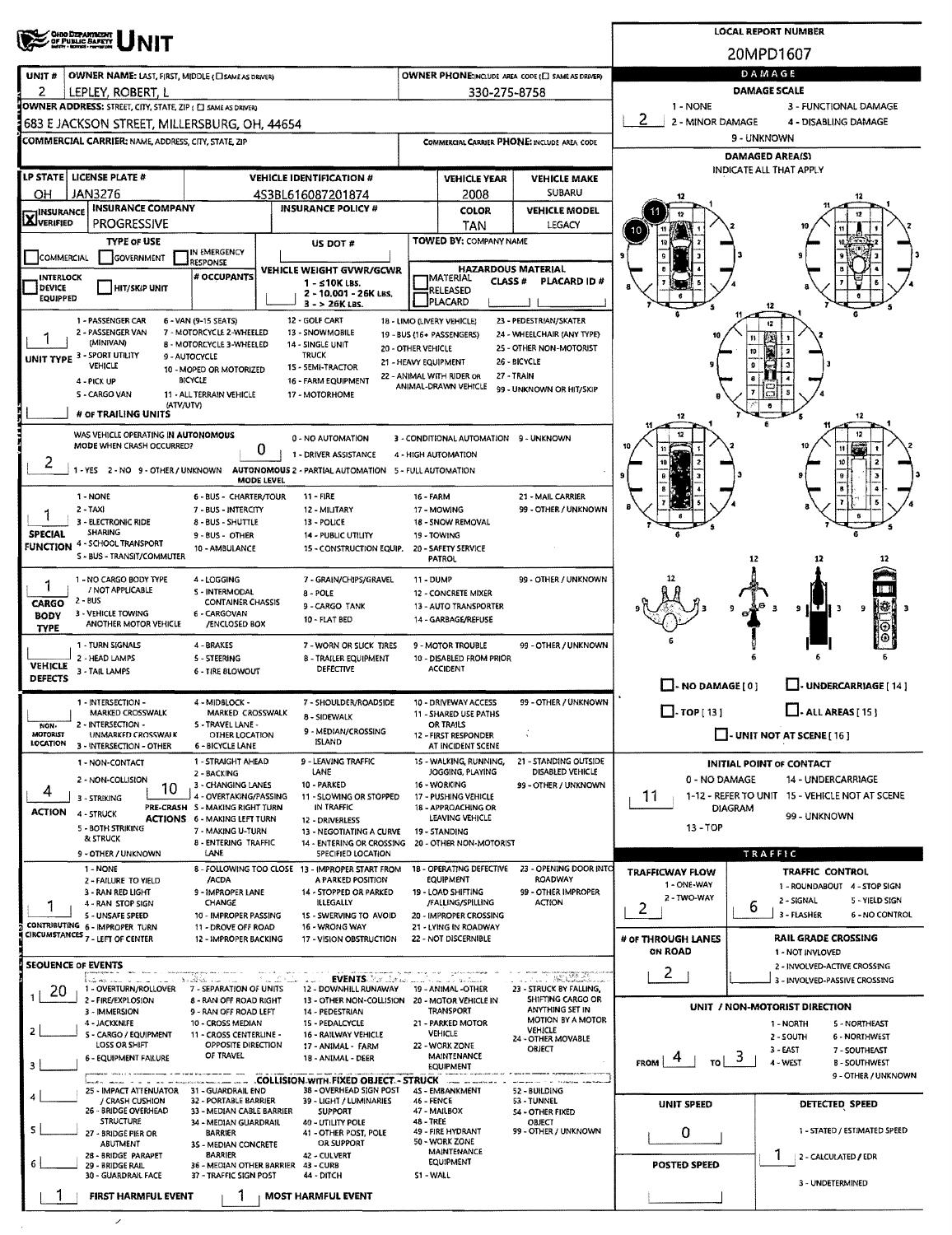|                                                                                         | <b>WE SHERE MOTORIST / NON-MOTORIST</b>  |                                                                       |                         |                                                     |                        |                                                   |                      |                                                                                     |                                       |                                                              | <b>LOCAL REPORT NUMBER</b>                                                      | 20MPD1607                                          |                                   |                                         | <b>GENDER</b>                                                                                                                                                                           |  |  |  |  |  |  |
|-----------------------------------------------------------------------------------------|------------------------------------------|-----------------------------------------------------------------------|-------------------------|-----------------------------------------------------|------------------------|---------------------------------------------------|----------------------|-------------------------------------------------------------------------------------|---------------------------------------|--------------------------------------------------------------|---------------------------------------------------------------------------------|----------------------------------------------------|-----------------------------------|-----------------------------------------|-----------------------------------------------------------------------------------------------------------------------------------------------------------------------------------------|--|--|--|--|--|--|
| UNIT <sub>#</sub>                                                                       | NAME: LAST, FIRST, MIDDLE                |                                                                       |                         |                                                     |                        |                                                   |                      |                                                                                     |                                       |                                                              | DATE OF BIRTH                                                                   |                                                    |                                   | AGE                                     |                                                                                                                                                                                         |  |  |  |  |  |  |
|                                                                                         | ARNOLD, TARA, J                          |                                                                       |                         |                                                     |                        |                                                   |                      |                                                                                     |                                       | 02/18/1972                                                   |                                                                                 |                                                    | 48                                | F                                       |                                                                                                                                                                                         |  |  |  |  |  |  |
|                                                                                         | <b>ADDRESS: STREET, CITY, STATE, ZIP</b> |                                                                       |                         |                                                     |                        |                                                   |                      |                                                                                     |                                       | <b>CONTACT PHONE - INCLUDE AREA CODE</b>                     |                                                                                 |                                                    |                                   |                                         |                                                                                                                                                                                         |  |  |  |  |  |  |
| MOTORIST / NON-MOTORI<br>INJURIES INJURED                                               |                                          | 1943 BROAD RUN ROAD NW, DOVER, OH, 44622<br><b>EMS AGENCY (NAME)</b>  |                         |                                                     |                        | INJURED TAKEN TO: MEDICAL FACILITY (NAME CITY)    |                      | <b>SAFETY EQUIPMENT</b>                                                             |                                       | 330-407-3984                                                 | <b>SEATING</b>                                                                  |                                                    | AIR BAG USAGE                     | <b>EJECTION</b>                         | <b>TRAPPED</b>                                                                                                                                                                          |  |  |  |  |  |  |
| 5                                                                                       | TAKEN<br>BY<br>$+1$                      |                                                                       |                         |                                                     |                        |                                                   |                      | <b>USED</b><br>99                                                                   |                                       | <b>DOT-C</b> OMPLIANT<br><b>MC HELMET</b>                    | <b>POSITION</b><br>1                                                            | 1                                                  |                                   | 1                                       |                                                                                                                                                                                         |  |  |  |  |  |  |
|                                                                                         |                                          | OL STATE OPERATOR LICENSE NUMBER                                      |                         |                                                     | <b>OFFENSE CHARGED</b> |                                                   | LOCAL                | OFFENSE DESCRIPTION                                                                 |                                       |                                                              |                                                                                 |                                                    | <b>CITATION NUMBER</b>            |                                         |                                                                                                                                                                                         |  |  |  |  |  |  |
| OН                                                                                      | RQ452525                                 |                                                                       |                         |                                                     |                        |                                                   | <b>CODE</b>          |                                                                                     |                                       |                                                              |                                                                                 |                                                    |                                   |                                         |                                                                                                                                                                                         |  |  |  |  |  |  |
| OL CLASS                                                                                | <b>ENDORSEMENT</b>                       | <b>RESTRICTION SELECT UP TO 3</b>                                     | <b>DRIVER</b>           |                                                     |                        | ALCOHOL / DRUG SUSPECTED                          |                      | <b>CONDITION</b>                                                                    |                                       | ALCOHOL TEST                                                 |                                                                                 |                                                    | <b>DRUG TEST(S)</b>               |                                         |                                                                                                                                                                                         |  |  |  |  |  |  |
| 4                                                                                       |                                          |                                                                       | BΥ                      | <b>DISTRACTED</b>                                   | ALCOHOL                | MARUUANA                                          |                      | 1                                                                                   | <b>TYPE</b><br>VALUE<br><b>STATUS</b> |                                                              |                                                                                 | <b>STATUS</b>                                      | <b>TYPE</b>                       |                                         |                                                                                                                                                                                         |  |  |  |  |  |  |
| UNIT #                                                                                  | NAME: LAST, FIRST, MIDDLE                |                                                                       |                         |                                                     | <b>OTHER DRUG</b>      |                                                   |                      |                                                                                     |                                       | 1<br>1<br>DATE OF BIRTH                                      |                                                                                 |                                                    |                                   | AGE                                     |                                                                                                                                                                                         |  |  |  |  |  |  |
|                                                                                         |                                          |                                                                       |                         |                                                     |                        |                                                   |                      |                                                                                     |                                       |                                                              |                                                                                 |                                                    |                                   |                                         |                                                                                                                                                                                         |  |  |  |  |  |  |
|                                                                                         | <b>ADDRESS: STREET, CITY, STATE, ZIP</b> |                                                                       |                         |                                                     |                        |                                                   |                      |                                                                                     |                                       |                                                              | <b>CONTACT PHONE - INCLUDE AREA CODE</b>                                        |                                                    |                                   |                                         | 1<br>RESULTS SELECT UP TO 4<br><b>GENDER</b><br><b>TRAPPED</b><br>RESULTS SELECT UP TO 4<br><b>GENDER</b><br><b>TRAPPED</b><br>STATUS TYPE RESULTS SELECT UP TO 4<br><b>TEST STATUS</b> |  |  |  |  |  |  |
|                                                                                         |                                          |                                                                       |                         |                                                     |                        |                                                   |                      |                                                                                     |                                       |                                                              |                                                                                 |                                                    |                                   |                                         |                                                                                                                                                                                         |  |  |  |  |  |  |
| <b>ST/NON-MOTORIST</b><br><b>INJURIES INJURED</b>                                       | TAKEN<br>BΥ                              | <b>EMS AGENCY (NAME)</b>                                              |                         |                                                     |                        | INJURED TAKEN TO: MEDICAL FACILITY (NAME, CITY)   |                      | SAFETY EQUIPMENT<br><b>USED</b>                                                     |                                       | 1DOT-Compliant<br><b>IMC HELMET</b>                          | <b>SEATING</b><br><b>POSITION</b>                                               |                                                    | AIR BAG USAGE<br><b>EJECTION</b>  |                                         |                                                                                                                                                                                         |  |  |  |  |  |  |
| <b>OL STATE</b>                                                                         |                                          | <b>OPERATOR LICENSE NUMBER</b>                                        |                         |                                                     | <b>OFFENSE CHARGED</b> |                                                   | LOCAL                | OFFENSE DESCRIPTION                                                                 |                                       |                                                              |                                                                                 |                                                    | <b>CITATION NUMBER</b>            |                                         |                                                                                                                                                                                         |  |  |  |  |  |  |
| <b>MOTORI</b>                                                                           |                                          |                                                                       |                         |                                                     |                        |                                                   | <b>CODE</b>          |                                                                                     |                                       |                                                              |                                                                                 |                                                    |                                   |                                         |                                                                                                                                                                                         |  |  |  |  |  |  |
| OL CLASS                                                                                | ENDORSEMENT                              | <b>RESTRICTION SELECT UP TO 3</b>                                     | <b>DRIVER</b>           | <b>DISTRACTED</b>                                   | <b>ALCOHOL</b>         | <b>ALCOHOL / DRUG SUSPECTED</b><br>MARUUANA       |                      | <b>CONDITION</b>                                                                    |                                       | <b>ALCOHOL TEST</b>                                          |                                                                                 | <b>DRUG TEST(S)</b>                                |                                   |                                         |                                                                                                                                                                                         |  |  |  |  |  |  |
|                                                                                         |                                          |                                                                       | BΥ                      |                                                     | OTHER DRUG             |                                                   |                      |                                                                                     | <b>STATUS</b>                         | <b>TYPE</b>                                                  | VALUE                                                                           | <b>STATUS</b>                                      | <b>TYPE</b>                       |                                         |                                                                                                                                                                                         |  |  |  |  |  |  |
| UNIT #                                                                                  | NAME: LAST, FIRST, MIDDLE                |                                                                       |                         |                                                     |                        |                                                   |                      |                                                                                     |                                       |                                                              | DATE OF BIRTH                                                                   |                                                    |                                   | AGE                                     |                                                                                                                                                                                         |  |  |  |  |  |  |
|                                                                                         |                                          |                                                                       |                         |                                                     |                        |                                                   |                      |                                                                                     |                                       |                                                              |                                                                                 |                                                    |                                   |                                         |                                                                                                                                                                                         |  |  |  |  |  |  |
|                                                                                         | <b>ADDRESS: STREET, CITY, STATE, ZIP</b> |                                                                       |                         |                                                     |                        |                                                   |                      |                                                                                     |                                       |                                                              | <b>CONTACT PHONE - INCLUDE AREA CODE</b>                                        |                                                    |                                   |                                         |                                                                                                                                                                                         |  |  |  |  |  |  |
|                                                                                         |                                          |                                                                       |                         |                                                     |                        |                                                   |                      |                                                                                     |                                       |                                                              |                                                                                 |                                                    |                                   |                                         |                                                                                                                                                                                         |  |  |  |  |  |  |
| <b>INJURIES INJURED</b>                                                                 | <b>TAKEN</b><br>lв٧                      | <b>EMS AGENCY (NAME)</b>                                              |                         |                                                     |                        | INJURED TAKEN TO: MEDICAL FACILITY (NAME, CITY)   |                      | SAFETY EQUIPMENT<br><b>USED</b>                                                     |                                       | DOT-Compliant<br><b>IMC HELMET</b>                           | <b>SEATING</b><br><b>POSITION</b>                                               |                                                    | AIR BAG USAGE                     | <b>EJECTION</b>                         |                                                                                                                                                                                         |  |  |  |  |  |  |
|                                                                                         |                                          | OL STATE OPERATOR LICENSE NUMBER                                      |                         |                                                     | <b>OFFENSE CHARGED</b> |                                                   | LOCAL<br><b>CODE</b> | OFFENSE DESCRIPTION                                                                 | <b>CITATION NUMBER</b>                |                                                              |                                                                                 |                                                    |                                   |                                         |                                                                                                                                                                                         |  |  |  |  |  |  |
| <b>MOTORIST</b>                                                                         |                                          |                                                                       |                         |                                                     |                        |                                                   |                      |                                                                                     | <b>ALCOHOL TEST</b>                   |                                                              |                                                                                 |                                                    | DRUG TEST(S)                      |                                         |                                                                                                                                                                                         |  |  |  |  |  |  |
| OL CLASS                                                                                | <b>ENDORSEMENT</b>                       | <b>RESTRICTION SELECT UP TO 3</b>                                     | DRIVER                  |                                                     | DISTRACTED   ALCOHOL   | ALCOHOL / DRUG SUSPECTED<br>MARUUANA              |                      | <b>CONDITION</b>                                                                    | STATUS I TYPE                         |                                                              | VALUE                                                                           |                                                    |                                   |                                         |                                                                                                                                                                                         |  |  |  |  |  |  |
|                                                                                         |                                          |                                                                       | B٧                      |                                                     | <b>OTHER DRUG</b>      |                                                   |                      |                                                                                     |                                       |                                                              |                                                                                 |                                                    |                                   |                                         |                                                                                                                                                                                         |  |  |  |  |  |  |
|                                                                                         | <b>INJURIES</b>                          | <b>SEATING POSITION</b>                                               |                         | AIR BAG<br><b>1. NOT DEPLOYED</b>                   |                        | <b>OL CLASS</b>                                   |                      | OL RESTRICTION(S)                                                                   |                                       |                                                              | <b>DRIVER DISTRACTION</b>                                                       |                                                    |                                   |                                         |                                                                                                                                                                                         |  |  |  |  |  |  |
| 1 - FATAL<br>2. SUSPECTED SERIOUS                                                       |                                          | 1- FRONT ELEFT SIDE<br>(MOTORCYCLE DRIVER)                            |                         | 2- DEPLOYED FRONT<br>3 - DEPLOYED SIDE              |                        | 1 - CLASS A'<br>2 - CLASS B                       |                      | 1 - ALCOHOL INTERLOCK<br><b>DEVICE:</b>                                             |                                       |                                                              | - NOT DISTRACTED<br>MANUALLY OPERATING AN<br>ELECTRONIC <sup>27</sup>           |                                                    | 1 - NONE GIVEN                    | 2 - TEST REFUSED                        |                                                                                                                                                                                         |  |  |  |  |  |  |
| INJURY<br>3 - SUSPECTED MINOR                                                           |                                          | 2 – Front - Middle<br>3 - FRONT RIGHT SIDE<br>4 - SECOND - LEFT SIDE  | <b>FRONT/SIDE</b>       | 4 - DEPLOYED BOTH                                   |                        | 3 - CLASS C                                       |                      | 2'- CDL'INTRASTATE ONLY-<br>- CORRECTIVE LENSES<br>4 - FARM WAIVER                  |                                       |                                                              | <b>COMMUNICATION DEVICE</b>                                                     | dhe zi                                             | 3 - TEST GIVEN,                   | / UNUSABLE                              | CONTAMINATED SAMPLE                                                                                                                                                                     |  |  |  |  |  |  |
| INJURY<br>4 - POSSIBLE INJURY                                                           |                                          | (MOTORCYCLE PASSENGER)<br>5 - SECOND - MIDDLE                         |                         | 5 - NOT APPLICABLE<br>9. - DEPLOYMENT UNKNOWN       |                        | 4 - REGULAR CLASS<br>$(OHIO = D)$                 |                      | 5 - EXCEPT CLASS A BUS.<br>6 - EXCEPT CLASS A                                       |                                       | (TEXTING, TYPING,<br><b>DIALING</b><br>TALKING ON HANDS-FREE |                                                                                 |                                                    |                                   | 4 - TEST GIVEN,<br><b>RESULTS KNOWN</b> |                                                                                                                                                                                         |  |  |  |  |  |  |
| 5 - NO APPARENT INJURY                                                                  |                                          | <b>5 - SECOND - RIGHT SIDE</b><br>7 - THIRD - LEFT-SIDE               |                         | <b>EJECTION</b>                                     |                        | 5 - M/C MOPED ONLY                                |                      | & CLASS B BUS<br>17 - EXCEPT TRACTOR-TRAILER                                        |                                       |                                                              | COMMUNICATION DEVICE<br>TALKING ON HAND-HELD                                    |                                                    | 5-TEST GIVEN,                     |                                         |                                                                                                                                                                                         |  |  |  |  |  |  |
|                                                                                         | <b>INJURIES TAKEN BY</b>                 | (MOTORCYCLE SIDE CAR)<br>8 - THIRD - MIDDLE                           | 1 - NOT EJECTED         |                                                     |                        | 6 - NO VALID OL                                   |                      | 8 - INTERMEDIATE LICENSE<br><b>RESTRICTIONS</b>                                     |                                       |                                                              | <b>COMMUNICATION DEVICE</b><br>'S - OTHER ACTIVITY WITH AN<br>ELECTRONIC DEVICE | <b>RESULTS UNKNOWN</b><br><b>ALCOHOL TEST TYPE</b> |                                   |                                         |                                                                                                                                                                                         |  |  |  |  |  |  |
| 1 - NOT TRANSPORTED<br>TREATED AT SCENE                                                 |                                          | 9 - THIRD - RIGHT SIDE<br>10 - SLEEPER SECTION                        |                         | 2 - PARTIALLY EJECTED<br><b>3 - TOTALLY EJECTED</b> |                        | OL ENDORSEMENT                                    |                      | 9 - LEARNER'S PERMIT<br><b>RESTRICTIONS</b><br>(10 - LIMITED TO DAYLIGHT.           |                                       |                                                              | 6 - PASSENGER<br>OTHER DISTRACTION                                              |                                                    | $1 - NONE$<br>2 - BLOOD           |                                         |                                                                                                                                                                                         |  |  |  |  |  |  |
| $2 - EMS$<br>$3 - POLICE$                                                               |                                          | OF TRUCK CAB<br>11 - PASSENGER IN.                                    |                         | 4 - NOT APPLICABLE<br><b>TRAPPED</b>                |                        | H - HAZMAT<br>M - MOTORCYCLE                      |                      | <b>ONLY</b><br>11 - LIMITED TO EMPLOYMENT                                           |                                       |                                                              | INSIDE THE VEHICLE<br>8 - OTHER DISTRACTION                                     |                                                    | 3'- URINE<br>$4 - BREATH$         |                                         |                                                                                                                                                                                         |  |  |  |  |  |  |
| 9 - OTHER / UNKNOWN                                                                     |                                          | <b>OTHER ENCLOSED CARGO</b><br>'AREA (NON-TRAILING UNIT,              | 1- NOT TRAPPED          |                                                     |                        | P - PASSENGER<br>N - TANKER &                     |                      | 12 - LIMITED COTHER<br>13 - MECHANICAL DEVICES                                      |                                       |                                                              | OUTSIDE THE VEHICLE<br>9 = OTHER / UNKNOWN                                      |                                                    | $5 -$ OTHER $\%$                  |                                         |                                                                                                                                                                                         |  |  |  |  |  |  |
|                                                                                         | Dr.<br><b>SAFETY EQUIPMENT</b>           | BUS, PICK-UP WITH CAP)<br>2 - PASSENGER IN                            |                         | 2 - EXTRICATED BY<br>MECHANICAL MEANS               |                        | Q-MOTOR SCOOTER                                   |                      | (SPECIAL BRAKES, HAND<br><b>CONTROLS, OR OTHER</b>                                  |                                       |                                                              | <b>CONDITION</b><br>1 - APPARENTLY NORMAL                                       |                                                    | <b>1-NONE</b>                     | <b>DRUG TEST</b>                        |                                                                                                                                                                                         |  |  |  |  |  |  |
| <b>T-NONE USED</b><br>2 - SHOULDER BELT ONLY                                            |                                          | UNENCLOSED CARGO AREA<br>13 - TRAILING UNIT<br>14 - RIDING ON VEHICLE | 3 <sup>*</sup> FREED BY | NON-MECHANICAL MEANS                                |                        | r - Three-Wheel<br>'MOTORCYCLE'                   |                      | <b>ADAPTIVE DEVICES)</b><br>14 - MILITARY VEHICLES ONLY<br><b>IS MOTOR VEHICLES</b> |                                       |                                                              | 2 - PHYSICAL IMPAIRMENT<br>3 - EMOTIONAL (EG.,                                  |                                                    | 2 - BLOOD<br>3 URINE<br>4 - OTHER |                                         |                                                                                                                                                                                         |  |  |  |  |  |  |
| USED-<br>3 - LAP BELT ONLY USED                                                         |                                          | <b>EXTERIOR</b><br>(NON-TRAILING UNIT)                                |                         |                                                     |                        | S – SCHOOL BUS,<br><b>T - DOUBLE &amp; TRIPLE</b> |                      | <b>WITHOUT: AIR BRAKES</b><br>16 - OUTSIDE MIRROR                                   |                                       |                                                              | DEPRESSED, ANGRY<br>DISTURBED)                                                  |                                                    |                                   |                                         | <b>DRUG TEST RESULT(S)</b>                                                                                                                                                              |  |  |  |  |  |  |
| 4 - SHOULDER & LAP BELT<br><b>USED</b>                                                  |                                          | 15 - NON-MOTORIST<br>99 - OTHER / UNKNOWN                             |                         |                                                     |                        | . Trailers <b>.</b> :                             |                      | 17 - PROSTHETIC AID<br>18 - OTHER ∵                                                 |                                       | 4 - ILLNESS                                                  | 5 - FELL ASLEEP, FAINTED,                                                       |                                                    |                                   | 1 - AMPHETAMINES<br>2 - BARBITURATES"   |                                                                                                                                                                                         |  |  |  |  |  |  |
| S - CHILD RESTRAINT SYSTEM<br>- FORWARD FACING                                          |                                          |                                                                       |                         |                                                     |                        | IX – TANKER / HAZMAT                              |                      |                                                                                     |                                       |                                                              | <b>FATIGUED, ETC.</b><br>6 - UNDER THE INFLUENCE OF                             |                                                    |                                   | 3 - BENZODIAZEPINES<br>4 - CANNABINOIDS |                                                                                                                                                                                         |  |  |  |  |  |  |
| <b>6 - CHILD RESTRAINT SYSTEM</b><br>- REAR FACING                                      |                                          |                                                                       |                         |                                                     |                        | <b>GENDER</b><br>F - FEMALE                       |                      |                                                                                     |                                       |                                                              | MEDICATIONS / DRUGS /<br><b>ALCOHOL</b>                                         |                                                    | <b>5 - COCAINE</b>                | 6 - OPIATES / OPIOIDS                   |                                                                                                                                                                                         |  |  |  |  |  |  |
| <b>7 - BOOSTER SEAT</b><br>8 - HELMET USED                                              |                                          |                                                                       |                         |                                                     |                        | M - MALE                                          |                      |                                                                                     |                                       |                                                              | 9 - OTHER / UNKNOWN **                                                          |                                                    | 7-OTHER                           | <b>8 - NEGATIVE RESULTS</b>             |                                                                                                                                                                                         |  |  |  |  |  |  |
| 9 - PROTECTIVE PADS USED<br>(ELBOWS, KNEES, ETC)                                        |                                          |                                                                       |                         |                                                     |                        | U - OTHER / UNKNOWN                               |                      |                                                                                     |                                       |                                                              |                                                                                 |                                                    |                                   |                                         |                                                                                                                                                                                         |  |  |  |  |  |  |
| 10 - REFLECTIVE CLOTHING<br>11 - LIGHTING - PEDESTRIAN<br><b><i>HBICYCLE ONLY's</i></b> |                                          |                                                                       |                         |                                                     |                        |                                                   |                      |                                                                                     |                                       |                                                              |                                                                                 |                                                    |                                   |                                         |                                                                                                                                                                                         |  |  |  |  |  |  |
| 99 - OTHER / UNKNOWN                                                                    |                                          |                                                                       |                         |                                                     |                        |                                                   |                      |                                                                                     |                                       |                                                              |                                                                                 |                                                    |                                   |                                         |                                                                                                                                                                                         |  |  |  |  |  |  |